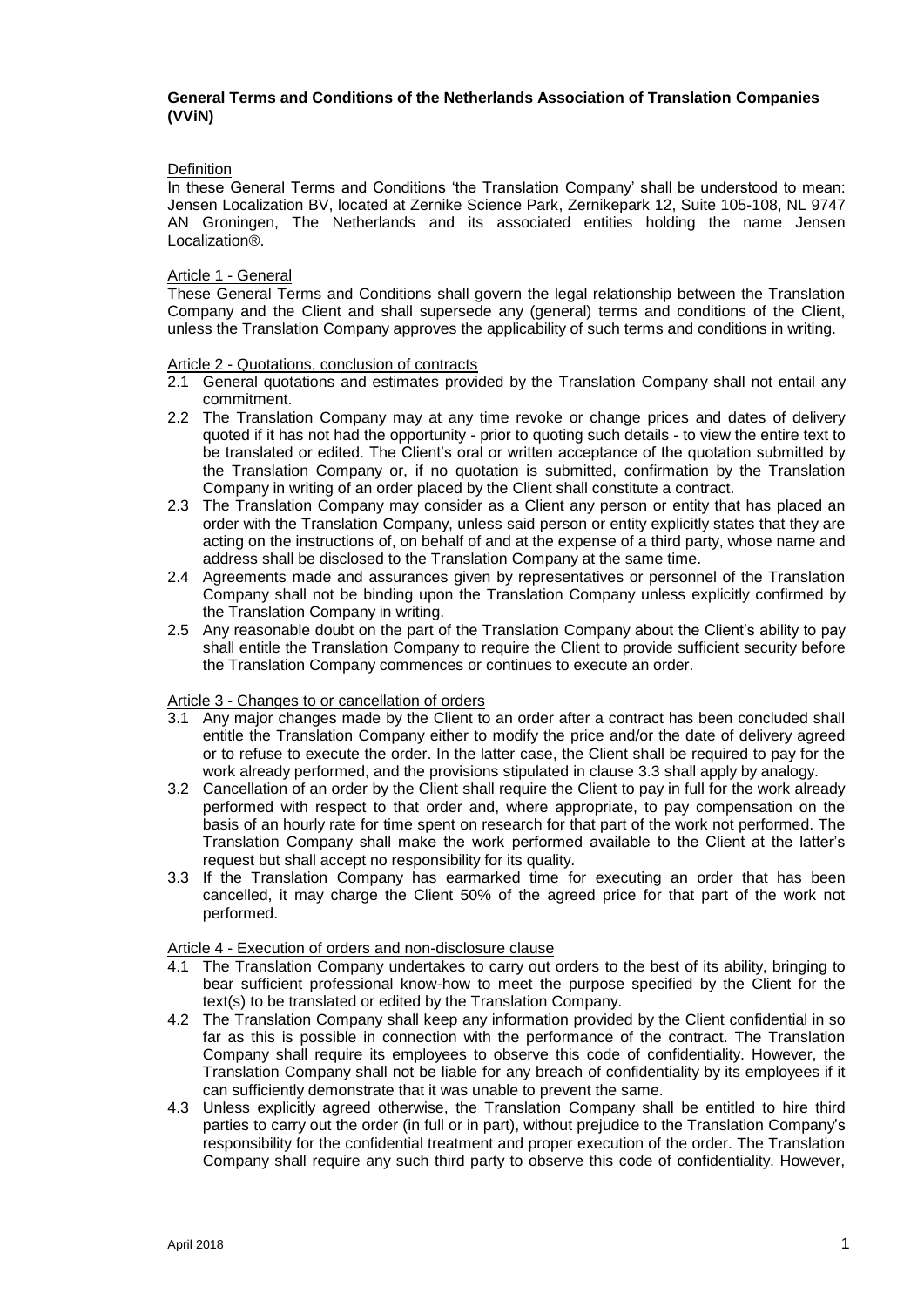the Translation Company shall not be liable for any breach of confidentiality by such third parties if it can sufficiently demonstrate that it was unable to prevent the same.

4.4 As far as possible, the Client shall honour any request for information by the Translation Company about the content of the text to be translated, as well as requests for relevant documentation and lists of terms if such are available. Such information and documentation shall be dispatched at the Client's expense and risk.

## Article 5 - Agreed date and time of delivery

- 5.1 The agreed date of delivery shall be provisional, unless an explicit written agreement stipulates otherwise. The Translation Company shall notify the Client immediately if it perceives that it will be unable to meet an agreed deadline.
- 5.2 If a fixed delivery date is specifically agreed in writing and if the Translation Company fails to meet it for reasons other than circumstances beyond its control, and if the Client cannot reasonably be expected to accept any further delay, the Client shall be entitled to cancel the contract unilaterally. In such cases, however, the Translation Company shall not be required to pay any compensation whatsoever. Such cancellation shall not affect the obligation on the part of the Client to pay for the work already performed.
- 5.3 Delivery shall be deemed to have taken place at the moment when the text is dispatched. The moment when the text is posted, handed to a courier or - if the text is transmitted electronically (by fax, e-mail, modem, FTP etc) - the moment when the medium completes the transmission shall count as the time of dispatch.
- 5.4 The Client shall do whatever may reasonably be necessary for or conducive to prompt delivery by the Translation Company of work performed under the contract.
- 5.5 The Client shall do everything in its power to facilitate delivery of the product by the Translation Company under the contract. Any refusal to accept the Translation Company's product shall constitute default on the part of the Client, and the provisions of clause 6.5 shall apply accordingly, even if no explicit request for acceptance has been made.

### Article 6 - Prices and payment

- 6.1 Prices shall generally be based on the Translation Company's current rate (per hour or per word), unless agreed otherwise. In addition, the Translation Company may charge the Client for any out-of-pocket expenses incurred in the execution of the order. The Translation Company shall be free to charge a minimum rate for each language pair.
- 6.2 Quoted prices shall apply only to services and products conforming to agreed specifications.
- 6.3 The Translation Company shall be entitled to raise the agreed price if it is forced to perform more work or incur more costs than might reasonably have been foreseen on conclusion of the contract as a result of having to work with laborious, time-consuming or unclear texts, for example, or faulty files or software supplied by the Client. This list of examples is not exhaustive.
- 6.4 All prices are quoted exclusive of VAT.
- 6.5 Payment for products supplied or services rendered under the contract shall be due 30 calendar days after the invoice date (or within such other term as the Translation Company shall set in writing). Payment shall be net and in full - without any discount, set-off or deferral in the currency invoiced. If payment is not made by the due date, the Client shall be in default - immediately and without notice of default being required - and shall owe the statutory interest due on the invoice amount, plus two percentage points, from the due date until settlement in full.
- 6.6 In the event of late payment by the Client, the Translation Company is entitled to charge extrajudicial collection costs in accordance with the Netherlands Extrajudicial Collection Costs Decree (*Besluit vergoeding voor buitengerechtelijke incassokosten*).

## Article 7 - Complaints and disputes

- 7.1 The Client shall be required to notify the Translation Company in writing of any complaints about the product supplied or service rendered by the Translation Company as soon as possible, yet no later than ten working days after the said product is supplied or the said service is rendered. Lodging a complaint shall not release the Client from its payment obligations.
- 7.2 Should the Client query the accuracy of specific passages of the translation supplied by the Translation Company and ask the Translation Company for its comments, and should the Translation Company subsequently be able to demonstrate that the passages in question are not incorrect, the Translation Company shall be entitled to charge the Client in full for the additional time spent on dealing with the query and for any other expenses incurred in this connection.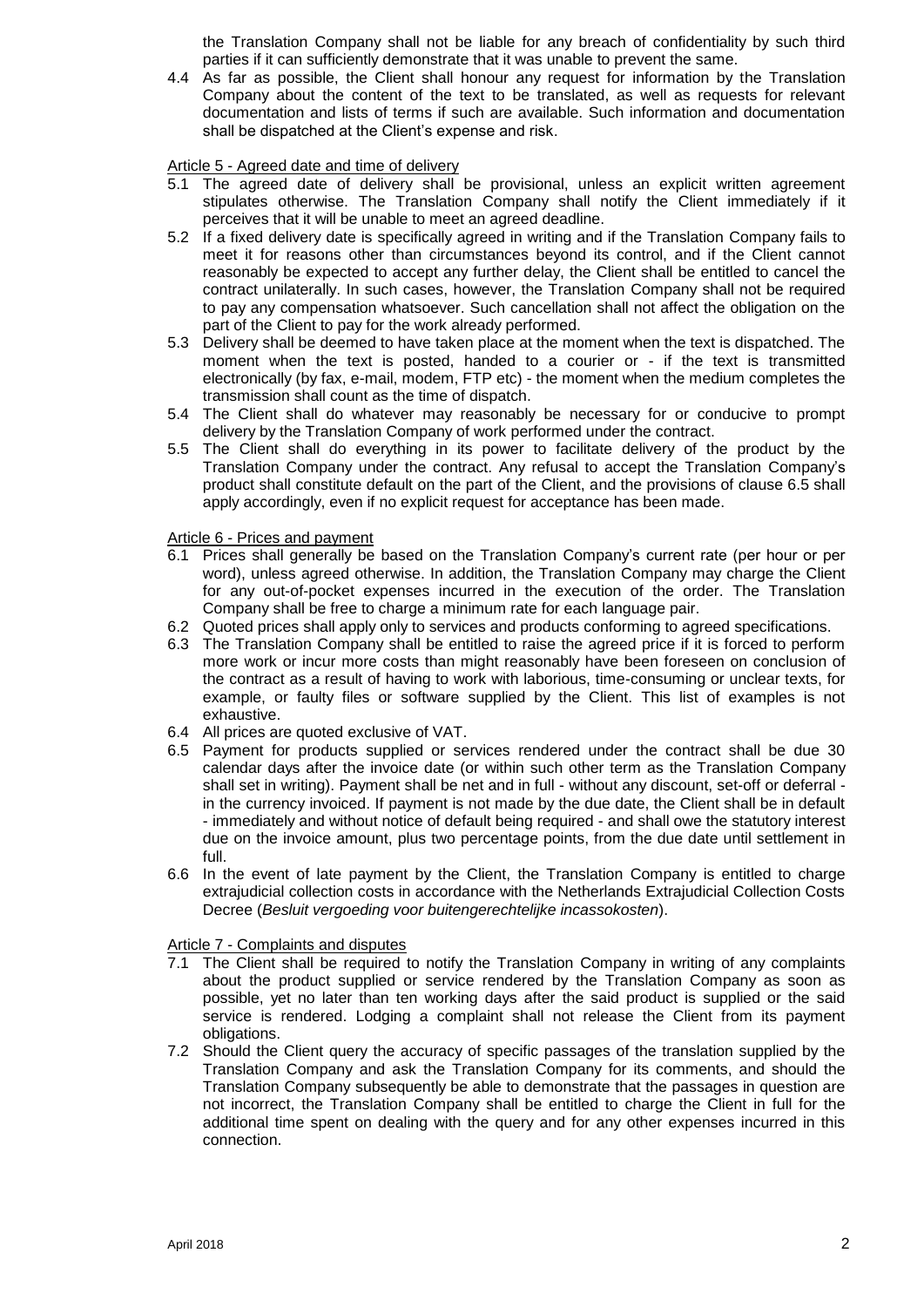- 7.3 If the Client does not lodge a complaint within the period specified in clause 7.1 above, the Client shall be deemed to have fully accepted the product supplied or the services rendered by the Translation Company, and complaints shall only be considered if the Translation Company at its sole discretion deems such to be expedient. Any changes made by the Translation Company, at the Client's request, to any part of the translated or edited text shall in no way constitute an acknowledgement on the part of the Translation Company of supplying an inferior product or rendering an inferior service.
- 7.4 In the case of a valid complaint, the Translation Company shall be allowed a reasonable period of time to improve or substitute the product or service. If the Translation Company in all fairness is unable to make the required improvements or to substitute the product or service, it may grant the Client a discount.
- 7.5 If the Client and the Translation Company prove unable to settle their dispute amicably within a reasonable period of time, they may refer it to the VViN Arbitration Committee within two months once it has become apparent that no settlement will be reached. The dispute shall then be settled by an arbitral tribunal in accordance with the VViN Arbitration Rules (*Geschillenreglement VViN*). If the Client wishes to submit a dispute for arbitration on the basis of these Arbitration Rules, the Translation Company shall be required to concur in and assist with this procedure. The Arbitration Committee's decision shall be binding on both parties.
- 7.6 The Client's right to complain shall lapse if the Client has itself edited or has instructed others to edit the part or parts of the product forming the subject of the complaint, regardless of whether the Client has subsequently supplied the product to a third party or not.

Article 8 - Liability and indemnity

- 8.1 The Translation Company shall exclusively be liable to the Client for any loss or damage directly and demonstrably deriving from shortcomings attributable to the Translation Company. The Translation Company shall under no circumstances be liable for any other forms of loss or damage, such as indirect loss, consequential loss, trading loss, loss caused by delay in performance or loss of profit.
- 8.2 The Translation Company's liability shall never exceed the invoice value, exclusive of VAT, of the part of the product or service in question, which part has already been invoiced and/or supplied or rendered. The Translation Company's liability shall never exceed €45,000 per event or per sequence of related events.
- 8.3 Ambiguities in the text to be translated shall release the Translation Company from any liability whatsoever.
- 8.4 The question of whether (the use of) a text to be translated or edited or the translation or edited version of such text, produced by the Translation Company, entails any risk of bodily injury shall be entirely at the Client's expense and risk.
- 8.5 No liability whatsoever shall be incurred by the Translation Company in respect of damage to or loss of documents, data or data carriers made available to facilitate performance of the contract. Nor shall any liability be incurred by the Translation Company in respect of any costs incurred and/or any loss or damage sustained as a result of (i) the use of information technology and telecommunications media, (ii) the transport or dispatch of data or data carriers, or (iii) the presence of computer viruses in any files or data carriers supplied by the Translation Company.
- 8.6 The Client undertakes to indemnify the Translation Company against any claims by third parties deriving from the use of the product supplied or the services rendered.
- 8.7 The Client similarly undertakes to indemnify the Translation Company against any claims by third parties on account of alleged violation or infringement of property rights, proprietary rights, patent rights, copyrights or any other intellectual property rights in connection with the performance of the contract.

Article 9 - Dissolution and force majeure

- 9.1 If the Client fails to meet its obligations, if the Client is declared insolvent or bankrupt or if a petition is filed for the Client's compulsory liquidation or bankruptcy, if the Client applies for or obtains a moratorium, if the Client is subject to an arrangement under the debt rescheduling regulations for natural persons or if the Client's company or business is liquidated, the Translation Company shall have the right, without being required to pay any compensation, to dissolve the contract in whole or in part or to suspend performance of the contract. The Translation Company shall in that case be entitled to demand immediate payment of any outstanding amounts.
- 9.2 Should the Translation Company prove unable to meet its obligations due to circumstances beyond its control and risk, it shall be entitled to dissolve the contract without being liable to pay any compensation whatsoever. Such circumstances (force majeure) include, but are not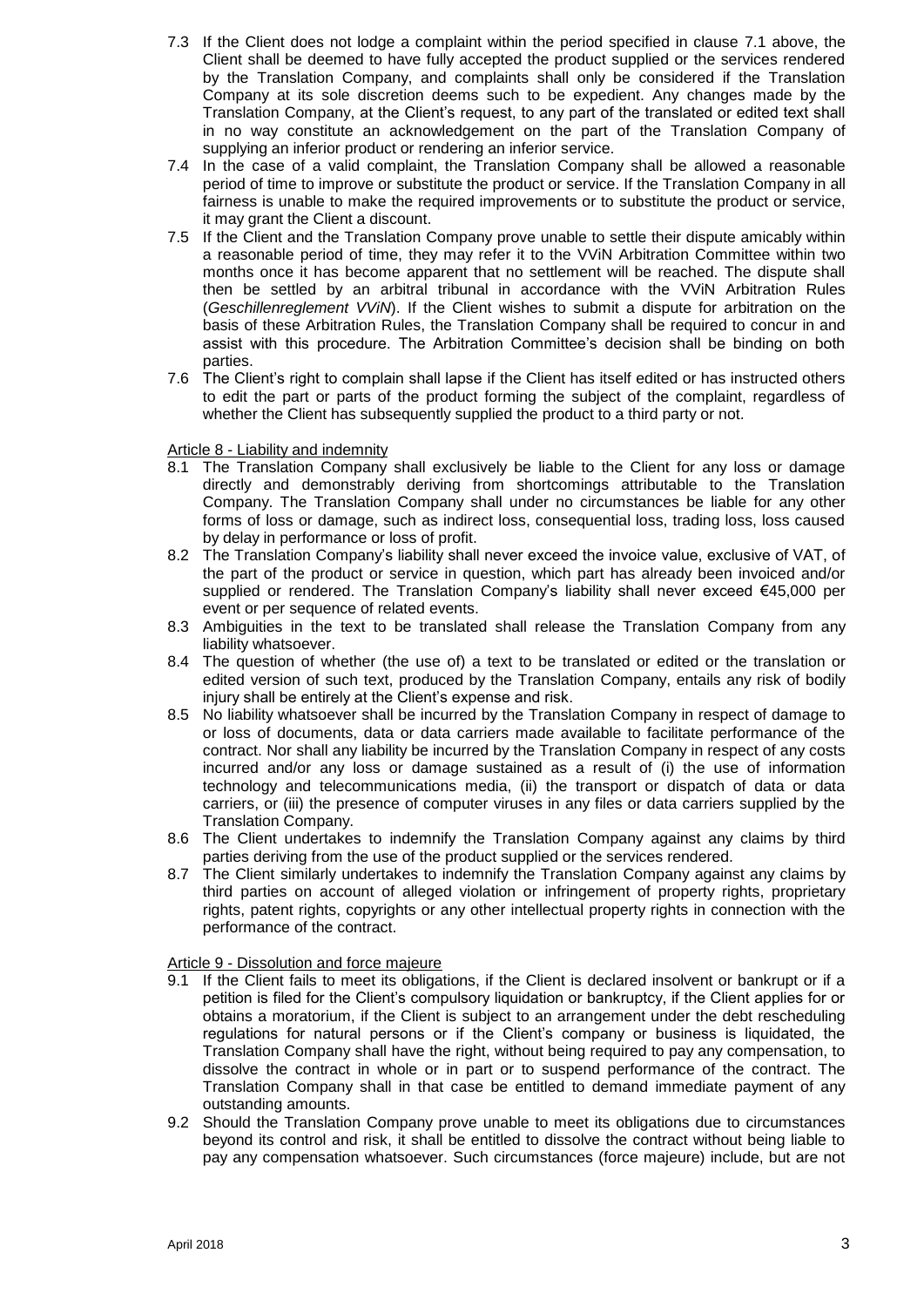limited to: fire, accidents, illness, strikes, riots, war, terrorist attacks, transport restrictions and delays, government measures, disruption of the services of Internet providers, negligence on the part of suppliers or any other circumstances beyond the Translation Company's control.

9.3 If the Translation Company is compelled by force majeure to discontinue further performance of the contract, it shall retain the right to payment for any work performed up to that moment as well as reimbursement for any costs and out-of-pocket expenses incurred.

Article 10 - Copyright

- 10.1 Barring explicit agreements in writing to the contrary, the copyrights to the translations produced by the Translation Company shall transfer to the Client at such time as the Client has satisfied in full all of its financial and other obligations to the Translation Company in relation to the particular order.
- 10.2 So-called translation memories may be used as an aid in producing translations.

To the extent any rights, such as copyrights or database rights, arise from the use of the translation memory, these shall belong to the Translation Company, barring agreements to the contrary.

Article 11 - Governing law

- 11.1 The legal relationship between the Client and the Translation Company shall be governed by Netherlands law.
- 11.2 Any disputes in respect of which no binding decision has been given by the VViN Arbitration Committee in accordance with clause 7.5 above shall be submitted for judgment to the competent court at the place where the Translation Company has its office.

Article 12 - Privacy clause

12.1 General

- a. The Translation Company works in accordance with the General Data Protection Regulation (GDPR) and only collects the personal data for which it has a basis for processing.
- b. Before the Client places a translation order, the Translation Company shall only process the personal data necessary to issue a quotation.
- c. No later than in the quotation, the Client will be asked to assign the translation order to one of the following categories:

# **Category 1: high risk**

Type: The order involves personal data of an extremely sensitive nature, such as data pertaining to a criminal record or medical data.

Group: limited to the actual translator and one person at the Translation Company. Security:

- extremely limited access rights.
- storage takes place using anonymous designation or pseudonyms.
- adherence to strict retention period.
- processing exclusively within the EEA.

# **Category 2: average risk**

Type: The order involves personal data of a sensitive nature which qualify under the law as special personal data, with the exception of medical data, or relate to a well-known person or a person or dispute which could lead to consternation in society.

Group: limited to a small group of maximum 5 people, all on a need-to-know basis. Security:

- limited access rights.

- storage using anonymous designation or pseudonyms is not mandatory but can be used.

- adherence to retention period.
- processing exclusively within the EEA and the countries with an adequacy decision.

# **Category 3: normal risk**